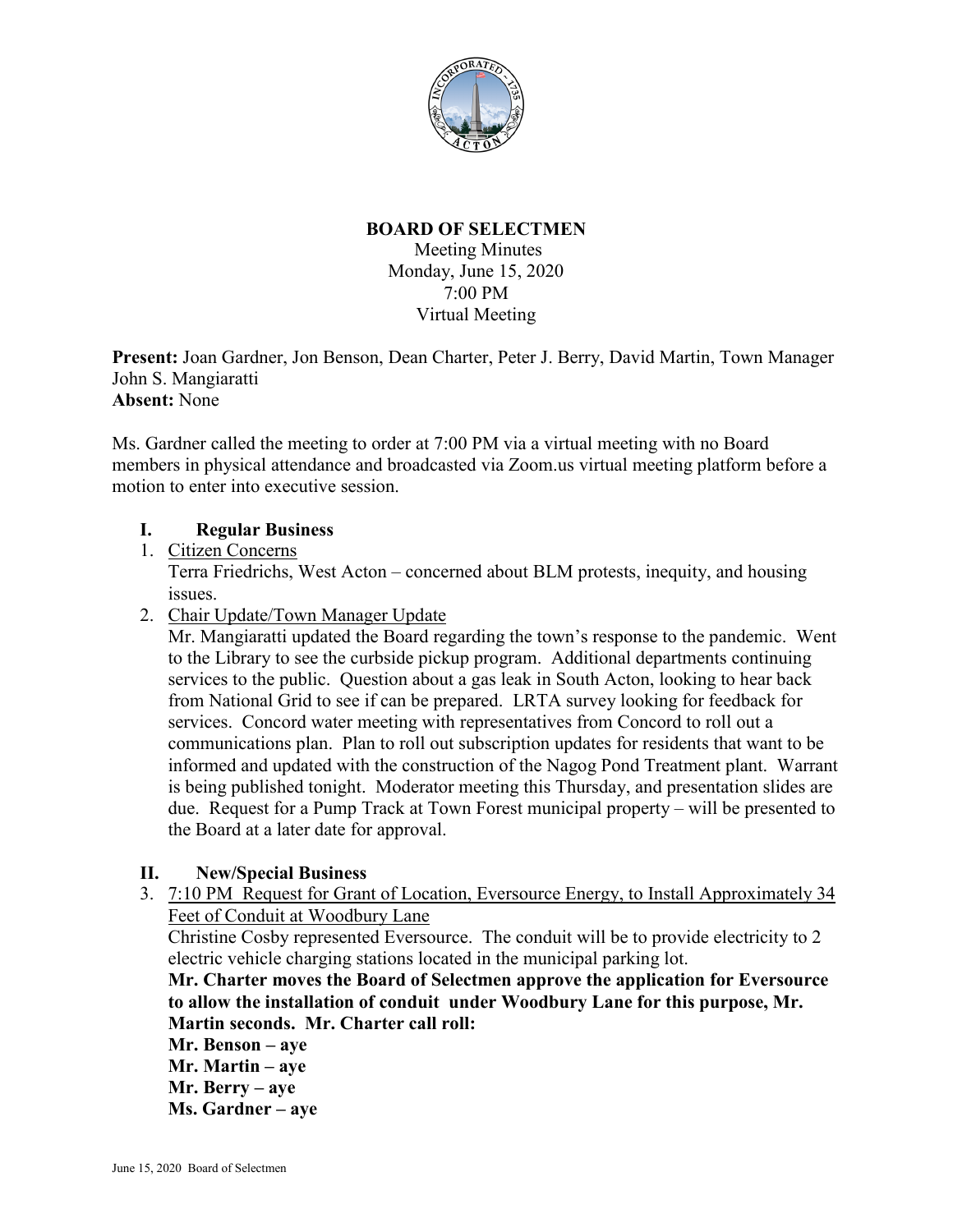

**Mr. Charter – aye The Board voted 5-0, the motion carries.**

4. Discuss Department of Revenue Emergency Spending Authorization

State law requires that municipal budgets be adopted and in place by July 1. The previously postponed April 6 Annual Town Meeting will be held on June 29. To provide for the unlikely event that Town Meeting is not held or the Town or School budgets are not approved, we approved a motion, consistent with recently enacted Massachusetts Department of Revenue legislation, allowing for the adoption of a so-called 1/12th spending package to ensure municipal operations of both town and school for the month of July, 2020. The spending authorization is for \$14,114,294.

**Mr. Martin moves that in the event the Town does not approve an FY2021 budget by June 30, 2020, that the Board of Selectmen hereby approves the July 2020 deficit spending estimate of \$14,114,294 to operate the community, Mr. Berry seconds. Mr. Charter called roll:**

**Mr. Benson - aye Mr. Berry - aye Mr. Martin - aye Ms. Gardner - aye Mr. Charter - aye The Board voted 5-0, the motion carries.**

**Mr. Martin moves to authorize the Town Manager to request from the Massachusetts Department of Revenue to allow the Town to have \$750,000 in overall deficit spending to cover expenses incurred from COVID 19 and eventually be reimbursed, Mr. Berry seconds. Mr. Charter called toll: Mr. Benson – aye Mr. Berry – aye Mr. Martin – aye Ms. Gardner – aye Mr. Charter – aye The Board voted 5-0, the motion carries.**

5. Updates and Discussion Regarding COVID-19 Pandemic

The Town Manager reported that Acton has had no new reported COVID case in the past ten days. Two residents are currently in isolation. The total number of reported cases in Acton is 170. Life Care Center of Acton reports it is COVID-free and visits from family members have resumed outdoors consistent with Gov. Baker's guidelines. Mr. Mangiaratti cautioned to remain vigilant and maintain social distancing, wash hands frequently and wear face coverings as required.

Mr. Mangiaratti updated the Board regarding the Small Business Grant program and received 50 applications for today's deadline. Applications are being reviewed for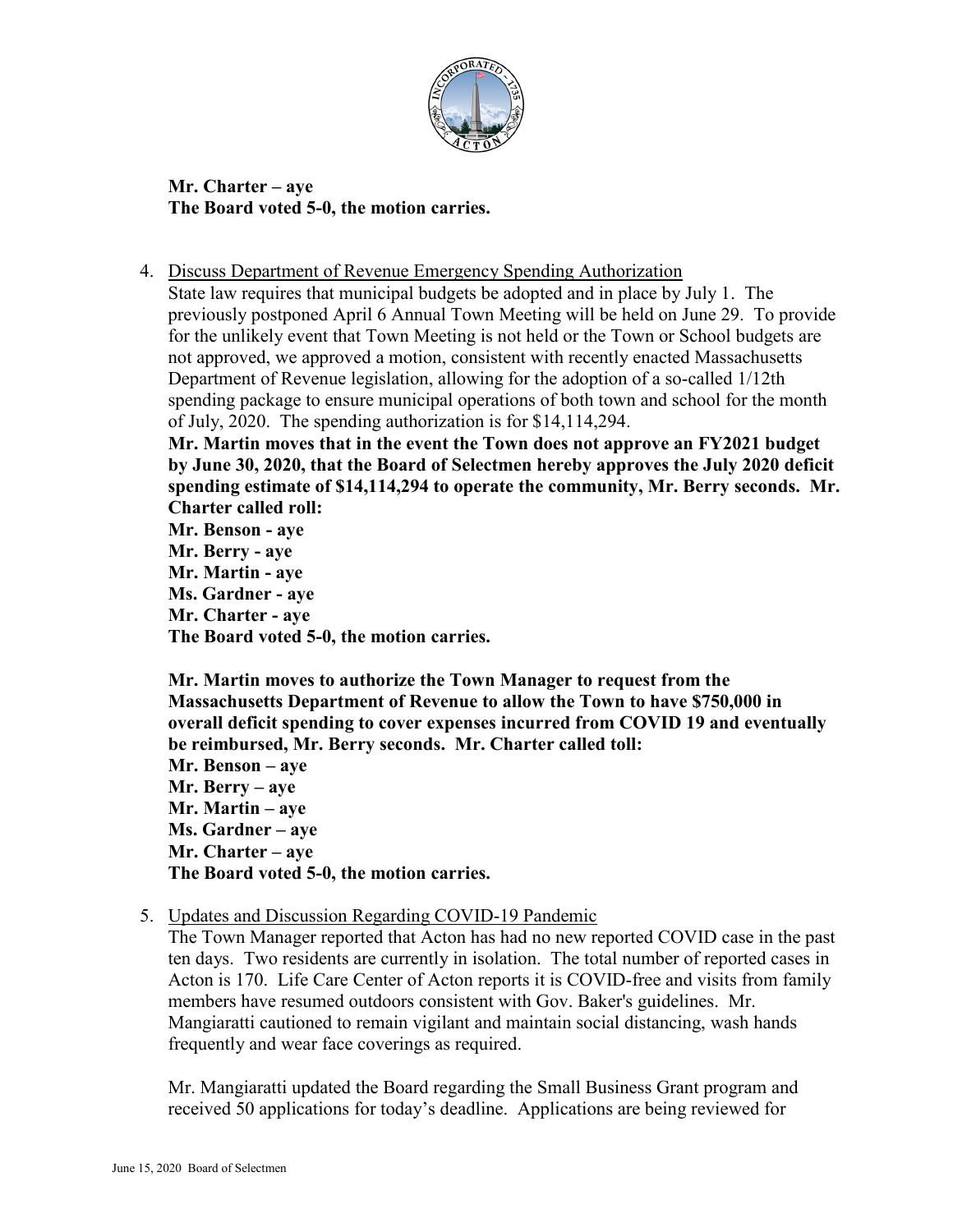

eligibility. \$100,000 is available in funding. Plan on awarding 25 applications of up to \$4000 per business. Grant lottery will be held on June 18<sup>th</sup>. Selectmen will discuss a possible second round of funding on June 22<sup>nd</sup>. Emergency Rental Assistance Program received 60 inquiries and 15 applications.

Mr. Mangiaratti announced Acton and four neighboring communities have submitted a grant application seeking \$2,000,000 (\$400,000 per community) under the Massachusetts CDBG Program funded through the CARES Act and administered by the MA Department of Housing and Community Development. Funding would provide grants to businesses of five or fewer employees, including the owner, and/or funding to support public social service activities designed to assist persons who have been impacted by the COVID-19 virus.

6. Board and Committee Reappointments, and Reappointment of Planning Board Members to Approved Five Member Board

**Mr. Martin moves to approve reappointments with exception of Nancy Tavernier and Andy Magee, Mr. Berry seconds. Mr. Charter called roll:**

- **Mr. Benson – aye Mr. Berry – aye**
- **Mr. Martin – aye**
- **Ms. Gardner – aye**
- **Mr. Charter – aye**

# **The Board voted 5-0, the motion carries.**

7. Board to Discuss Cable License Renewal Extension of Time

Mr. Benson pointed out a copy of the motion from Bill Solomon who has represented the Town with the Cable Advisory Committee and have not been successful in completing the process. Existing license will remain in effect until the contact is completed and agreed on with both parties.

## **Mr. Benson moves:**

**WHEREAS, the Town of Acton ("Town") is desirous of completing the Cable Television License Renewal process and reaching a Cable Licensing Agreement with Comcast of Massachusetts, III, Inc.., pursuant to the informal licensing process set out in Section 626(h) of the Cable Act;**

**WHEREAS, Comcast and the Town have engaged in a good faith cable license negotiations process;**

**And**

**WHEREAS, the Board of Selectmen ("Board") as Cable Television License Authority deems it prudent to protect the interests of all parties with respect to the formal license renewal process.**

**NOW THEREFORE, because a Renewal License Agreement has not yet been finalized and issued by this Board, and in order to protect the interests of the Town and Comcast as both parties work to finalize a Renewal License Agreement, the Board pursuant to Section 626(c)(1) of the Cable Act, hereby votes to issue this "Preliminary Assessment of Friendly Denial" to provide additional time to complete the license renewal process and issue a renewal cable license.**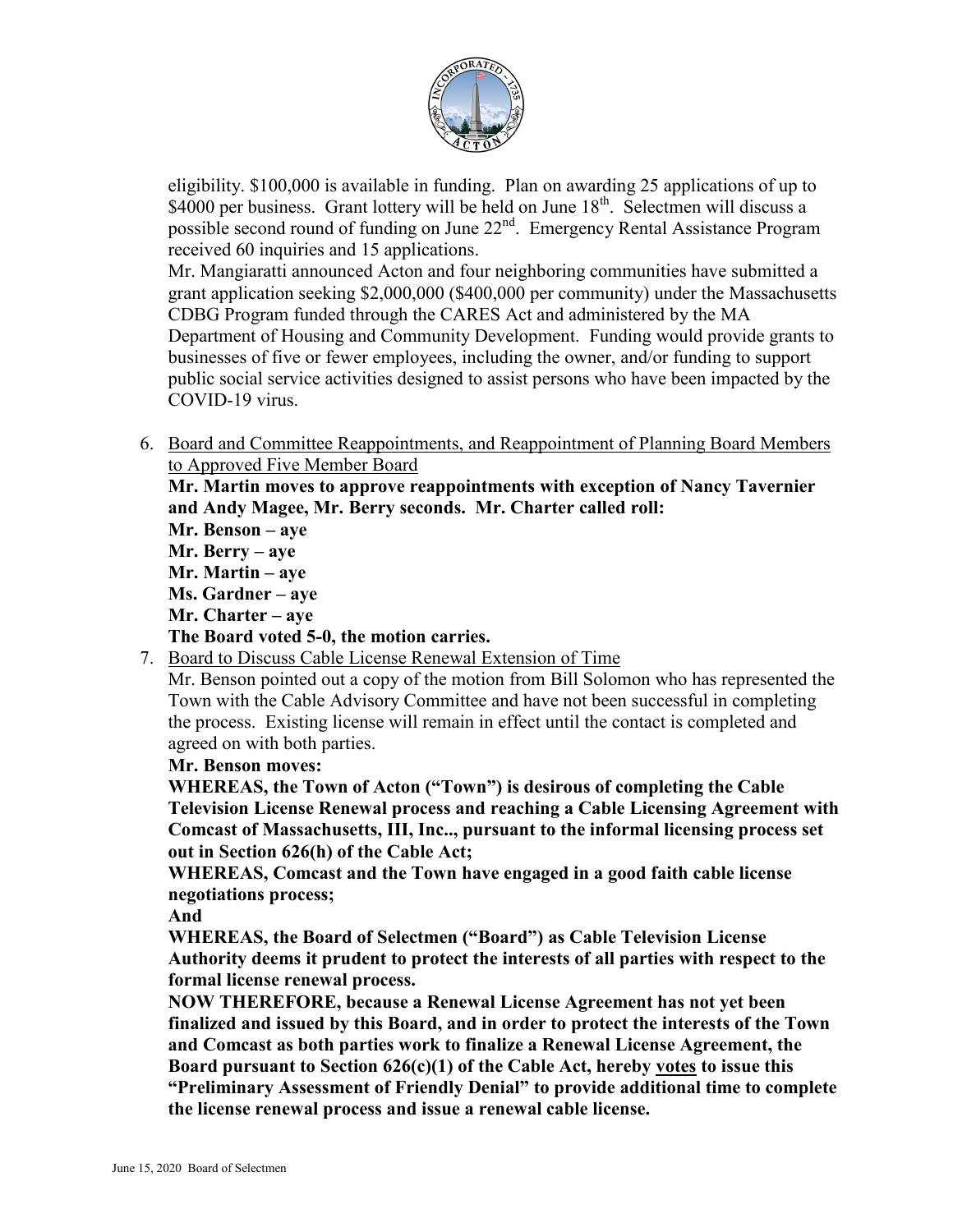

**In order to provide the best opportunity for the parties to expeditiously reach an agreement regarding a Cable Television Renewal License, the Town Special Cable Counsel will file a request/motion with the Department of Telecommunications and Cable of the Commonwealth of Massachusetts to extend the time for the Town to file a "written statement detailing the reasons for its preliminary denial" pursuant to 207 CMR 2.06(3). This will provide additional time for the parties to finalize an agreement and for the Town not issue a Renewal License, without the need to devote time and attention to matters other than the completion of the Renewal License agreement. Dated June 15, 2020. Mr. Martin seconds, Mr. Charter called roll: Mr. Benson – aye Mr. Martin – aye Mr. Berry – aye Ms. Gardner – aye Mr. Charter – aye The Board voted 5-0, the motion carries.**

#### 8. Board to Approve Municipal Green Budget Advocacy Letter

Mr. Berry discussed a letter requested be sent to support a municipal green budget and programs. Mr. Charter not supportive of town staff involved in advocacy level of support. Natural Resource staff member Bettina Abe explained the letter was from the Director of OARS who requested the letter be brought to the Board for consideration. **Mr. Benson moves to approve the letter addressed to the Chairs of Joint Committee on Ways and Means to level fund for FY 21 the various State Environmental and conservation Departments set forth within the letter, Mr. Marting seconds. Mr. Charter called roll:**

**Mr. Berry – aye Mr. Benson – aye Mr. Martin – aye Ms. Gardner – aye Mr. Charter – aye The Board voted 5-0, the motion carries.**

9. Board to Consider Plans for Outdoor Dining and License Amendments Mr. Mangiaratti updated the Board there are 8 restaurants with applications to serve food and alcohol outside.

#### **III. Consent Items**

**Mr. Martin moves to accept consent item 10, Mr. Charter seconds. Mr. Charter called roll:**

- **Mr. Berry – aye**
- **Mr. Benson – aye**
- **Mr. Martin – aye**
- **Ms. Gardner – aye**
- **Mr. Charter – aye**

**The Board voted 5-0, the motion carries.**